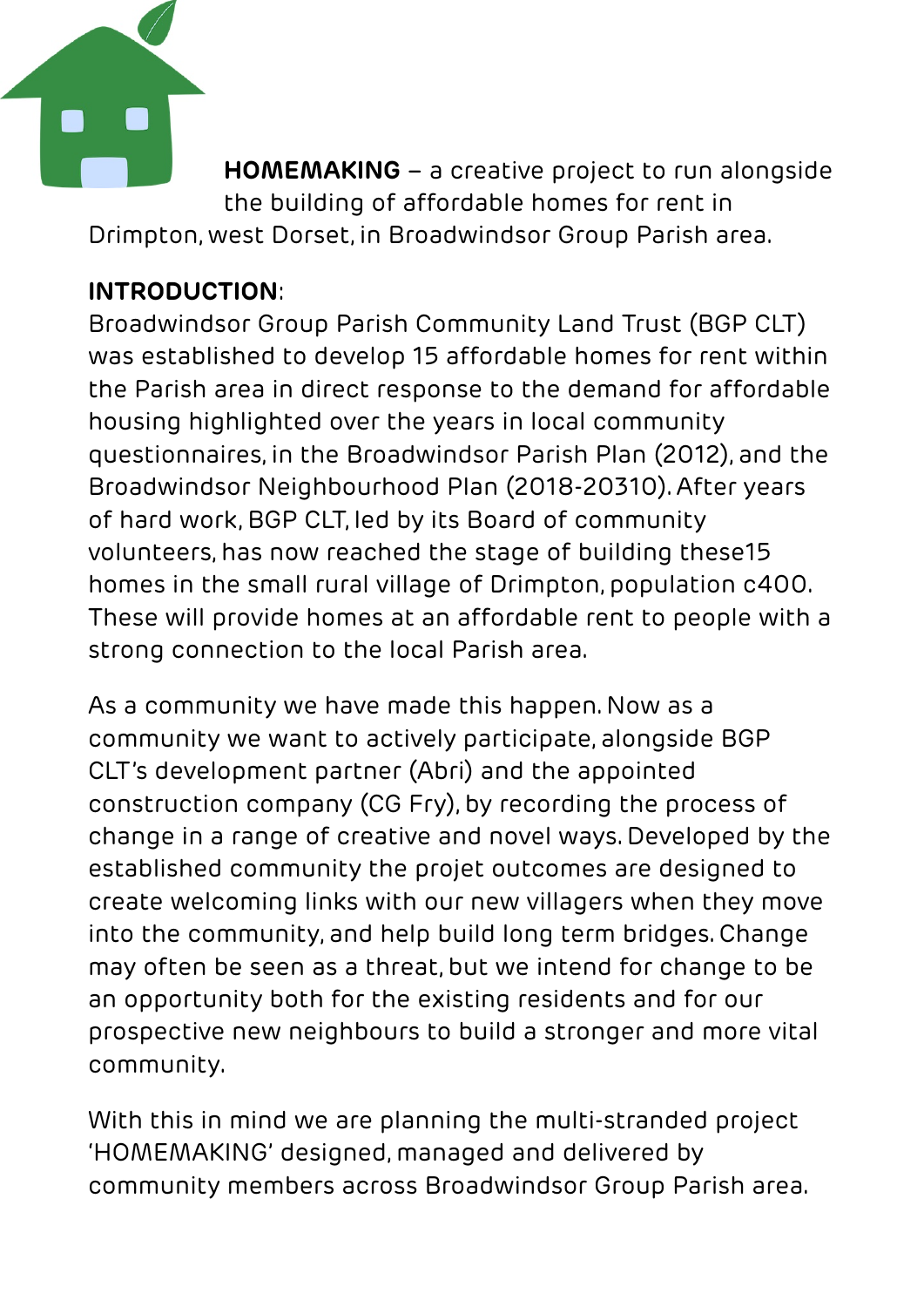#### **THE STRANDS:**

### **Music & Song**

Maurice Blogg, musician, will write a piece in four sections in response to the land and the making of homes. Peter Ashton will write 'A Song For Drimpton' and form a voluntary choir to perform it.

# **Art:**

The BGPCLT wishes to commission local professional artist, Jenny Beck, to create a piece with the idea of 'Transitions' at its heart – the change from open field to new homes. Prints of her finished work will be gifted to each new household to welcome them. The original will be installed in Drimpton Village Hall, displaying a link between the new and the established villagers as a constant reminder of what we can achieve together.

## **Photography:**

Villagers Brian Hesketh and Steve Chubb will make a visual diary of the changes that are to occur on the site from now until mid 2023. This record will enable existing and new villagers to observe progress and will ultimately be presented in digital format to the local museum in Beaminster, for future reference.

## **Made From Waste:**

Working closely with the developers, villagers will be able to access and use suitable 'waste' materials generated during the construction phase. They will re-use and re-purpose materials, especially wood, thus contributing to reduction in waste whilst recycling it into something of value; reducing negative environmental impact whilst at the same time supporting local wildlife. Retired engineer, Robin Moses, will lead a team of local volunteers of all ages designing and making bird boxes, bat